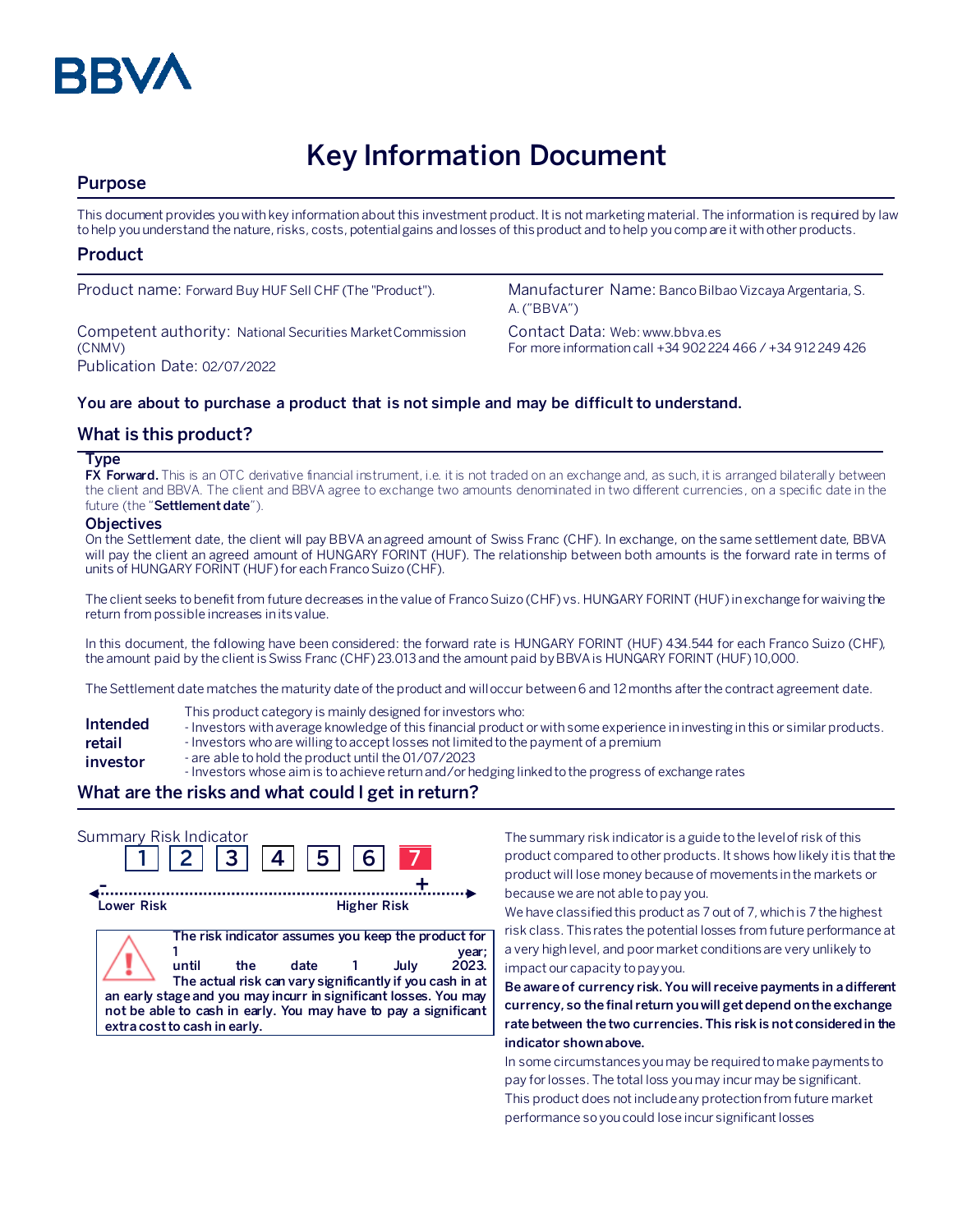#### Performance Scenarios

Market developments in the future cannot be accurately predicted. The scenarios shown are only an indication of some of the p ossible outcomes based on recent returns. Actual returns could be lower.

|                          | Nominal Amount HUF 3,000,000               |                       |  |
|--------------------------|--------------------------------------------|-----------------------|--|
| <b>Scenarios</b>         |                                            | 1 year final maturity |  |
| Stress scenario          | What you might get back or pay after costs | HUF-1,853,168         |  |
|                          | Loss over nominal amount each year         | $-61.77%$             |  |
| Unfavourable<br>scenario | What you might get back or pay after costs | HUF-230.656           |  |
|                          | Loss over nominal amount each year         | $-7.69%$              |  |
| Moderate<br>scenario     | What you might get back or pay after costs | HUF 105.401           |  |
|                          | Loss over nominal amount each year         | 3.51%                 |  |
| Favourable<br>scenario   | What you might get back or pay after costs | HUF 397.822           |  |
|                          | Loss over nominal amount each year         | 13.26%                |  |

This table shows the money you could get back or pay over the next 1 year, under different scenarios, assuming a Nominal Value of HUF 3,000,000.The scenarios shown illustrate how your Nominal Amount could perform. You can compare them with the scenarios of other products.The scenarios presented are an estimate of future performance based on evidence from the past on how the value of this investment Nominal Amount varies, and are not an exact indicator. What you get will vary depending on how the market performs and how long you keep the Nominal Amount/product.

The stress scenario shows what you might get back or pay in extreme market circumstances, and it does not take into account the situation where we are not able to pay you. The figures shown include all the costs of the product itself, and includes the costs of your advisor or distributor. The figures do not take into account your personal tax situation, which may also affect how much you get back.

# **What happens if BBVA is unable to pay out?**

The customer would suffer a financial loss. In addition, this product is not covered by the Deposit Guarantee Fund for Financial Institutions or any other guarantee system or guarantor.

In the event of the resolution of BBVA (the process that would apply if BBVA were unviable or if it were foreseeable that it would become unviable in the near future and for reasons of public interest and financial stability it is necessary to avoid it going bankrupt), this product could be converted into shares or the payment obligations undertaken by BBVA to the customer could be reduced and the customer could therefore suffer losses.

# **What are the costs?**

The Reduction in Yield (RIY) shows what impact the total costs you pay will have on the performance of the product. The total costs take into account one-off, ongoing and incidental costs

The amounts shown here are the cumulative costs of the product itself, for three different holding periods. They include potential early exit penalties. The figures assume a Nominal Value of 3,000,000 HUF. he figures are estimates and may change in the future.

#### **Costs Over Time**

| Nominal Amount HUF 3,000,000    |                                                                    |
|---------------------------------|--------------------------------------------------------------------|
| Scenarios                       | If you cash in at the end of the recommended holding period 1 year |
| Total costs                     | HUF 20.317.17                                                      |
| Impact on return (RIY) per year | 0.68%                                                              |

Composition of costs

The table below shows:

- the impact each year of the different types of costs on the performance of the product at the end of the recommended holding period;
- the meaning of the different cost categories.

| This table shows the impact on return per year |                                |       |                                                                                                                                                                                   |  |
|------------------------------------------------|--------------------------------|-------|-----------------------------------------------------------------------------------------------------------------------------------------------------------------------------------|--|
| One-off<br>costs                               | Entry costs                    | 0.68% | The impact of the costs you pay when entering your investment. The impact of the costs already<br>included in the price. This includes the costs of distribution of your product. |  |
|                                                | Exit costs                     | 0.00% | The impact of the costs of exiting your investment when it matures                                                                                                                |  |
| Ongoing<br>costs                               | Portfolio<br>transaction costs | 0.00% | The impact of the costs of us buying and selling underlying investments for the product.                                                                                          |  |